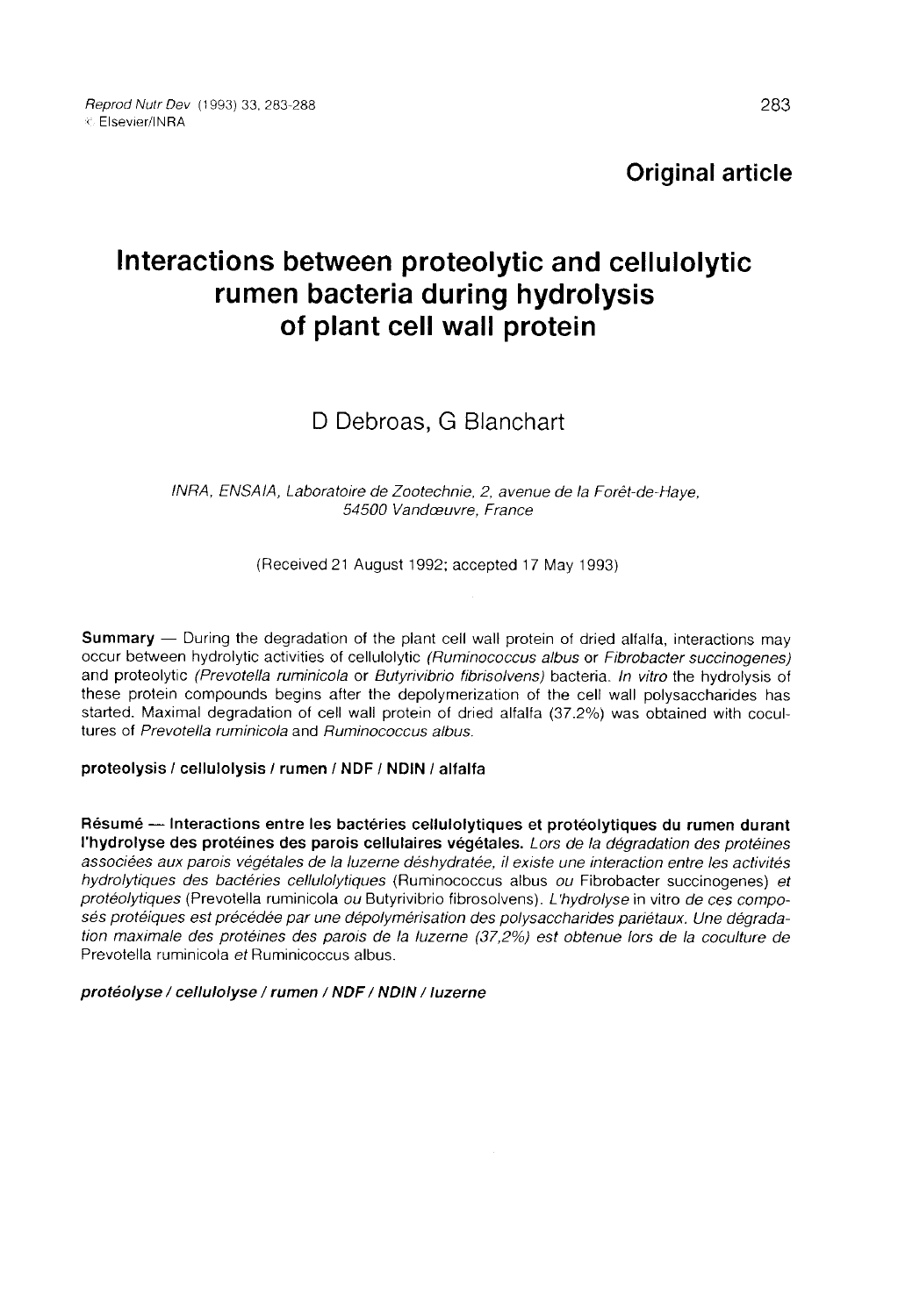## INTRODUCTION

In roughages, polysaccharides unsolubilized part of the protein compounds that are covalently bound to the plant cell wall. The unsolubilized proteins are only slightly hydrolyzed by rumen microorganisms (Leng and Nolan, 1984) and never by the gastrointestinal enzymes of the animals. Some in sacco research has shown interactions between the degradation of plant cell-wall polysaccharides and the hydrolysis of their associated proteins (Lindberg, 1981). The degradation of nitrogen degradation enclosed in the plant cell wall is higher when the polysaccharides are more degraded (Lindberg, 1981). Different studies using varied feed have shown that fermentation of nitrogenous compounds was increased as lignocellulose (ADF) constitutes a small proportion of the cell wall (NDF) (Blanchart, 1988; Blanchart and Vignon, 1990). Moreover, Wallace and Kopecny (1983) assumed that stabilization of extensin conformation by its polysaccharide bonds could constitute an obstruction to the digestion of the other fibrous compounds of the plant cell wall. The cellulolytic bacteria Fibrobacter succinogenes and Ruminococcus albus and the proteolytic bacteria Prevotella ruminicola and Butyrivibrio fibrisolvens have regularly been shown to be associated with alfalfa residues (Miron and Yokoyama, 1990). These results lead to the hypothesis that both groups of bacteria play a major role in the degradation of the plant cell wall. Due to their hydrolytic activity these bacteria could participate in the hydrolysis of cellwall polysaccharides and their associated proteins.

The aim of this study was to determine the interactions between cellulolytic and proteolytic bacteria during the degradation of the nitrogenous fraction bound to the alfalfa cell wall.

## MATERIALS AND METHODS

## **Organisms**

The pure cellulolytic strains used, Fibrobacter succinogenes S85 and Ruminococcus albus 7, were kindly provided by D Fonty (INRA, Theix). The proteolytic strains Butyrivibrio fibrisolvens S23 and Prevotella ruminicola S17/3 were isolated in our laboratory by the rumen anaerobic rolltube technique of Hungate (1950), as modified by Bryant (1972). The proteolytic strains were<br>maintained in glucose-cellobiose-soluble glucose-cellobiose-soluble starch-rumen fluid (MG) (Hobson, 1969) and the cellulolytic strains in the medium described by Hungate (1957).

## Growth condition

The anaerobic culture techniques were similar to those described by Hungate (1950). The basal growth medium contained 40% (v/v) clarified rumen fluid (25 000 g for 10 min) 15% (v/v) of both mineral solutions I and II (Bryant and Burkey, 1953), 0.0001% resazurin, 0.4% sodium carbonate and 0.05% cysteine (Dehority and Scott, 1967). The medium was sterilized for 20 min at 120°C. Dried alfalfa was used as a substrate (NDF, 43.9%; ADF, 31.9%; ADL, 9.0%). It was sterilized by  $\gamma$ -irradiation (10 kGy) to avoid any denaturing of the proteins. The sterilization was carried out by the Station d'Amélioration des Plantes (INRA, Dijon). The addition of substrate to the liquid medium (2% w/v) and inoculation were performed in an anaerobic glove box. The inoculum was prepared by diluting a fresh bacterial culture (< 24 h) grown on MG, to with 0.3% tryptose was added until the OD equalled 1. For the monocultures, 2 ml inoculum (OD = 1) were mixed with 2 ml distilled water. For the cocultures, 2 ml inoculum of each strain  $(OD = 1)$  were mixed. The final fermentation volume was 200 ml. Fermentation was maintained at 39°C for 6 d. Three replicates of each culture were performed. For each fermentation, 10 ml supernatant were stored at -20°C for subsequent analysis. The presence of the bacteria in monocultures and cocultures was confirmed performing a Gram reaction and a morphological observation on each culture.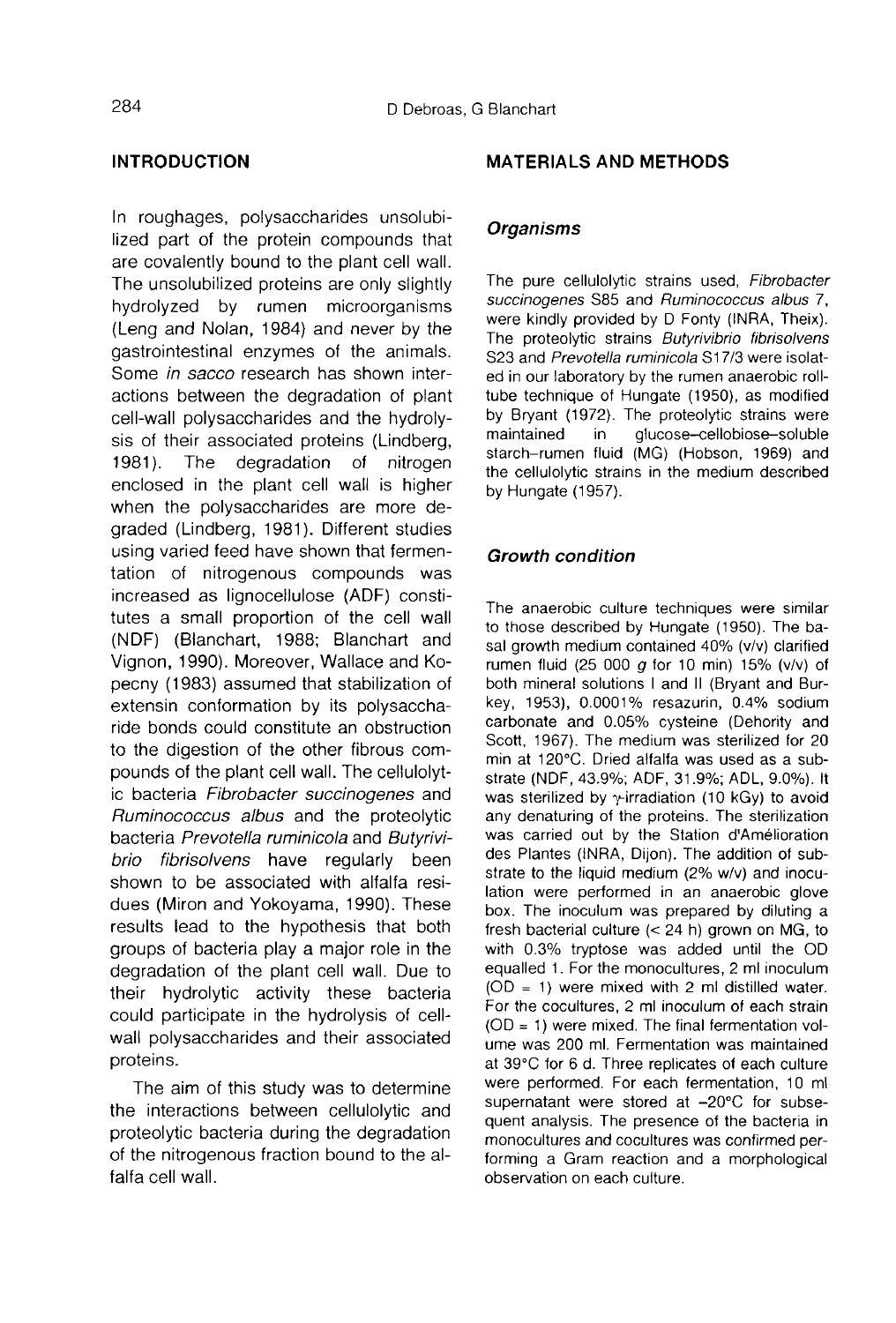## Preparation of plant residues

The treatments of fermented alfalfa were carried out to eliminate bacteria associated with the plant cell wall. After incubation and filtration on nylon cloth, the fermentation residues were transferred to NaCl 0.85% (w/v) and stored for 12 h at 4°C.

Samples were then strongly shaken for 5 min using a magnetic stirrer. The supernatant was discarded and replaced with fresh NaCI. Samples were then stored at 4°C. This procedure was applied twice at 6-h intervals. A Stomacher treatment was finally carried out for 5 min.

The fermented alfalfa was lyophilized before analysis. This method avoided the Maillard reactions that could have bound soluble proteins to the plant cell wall (Giger and Pochet, 1987).

#### Chemical analysis

#### Procedures for analysis of dietary fiber

The NDF (plant cell wall), ADF (lignocellulose) and ADL (lignin) were extracted according to the method of Goering and Van Soest (1970). The nitrogen cell-wall content (NDIN) was measured using the Kjeldahl method on the NDF residue.

#### Volatile fatty acid determination

Samples were centrifuged at 5 000  $g$  for 5 min; 0.950 ml supernatant was mixed with 0.05 ml 4 methyl valeric acid (0.1%) (internal standard) and 0.1 ml orthophosphoric acid (5% v/v). A standard solution containing a known mixture of the different pure volatile fatty acids (VFA) was used to determine the molar response of the individual VFA. Gas chromatographic determination was performed using a Delsi DN 250 gas chromatograph with a flame-ionization detector. Both the injector and detector temperatures were 250°C. The oven temperature was 120°C. Helium was used as carrier gas (4 ml/min). The capillary column was a Spirawax FS 2602 (25 m x 0.32 mm) (Spiral, Dijon, France).

## Estimation of forage digestion and siatistical analysis

The alfalfa was extensively solubilized in the medium. To compute the dry weight loss of different compounds of plant cell wall, the lignin was used as internal marker. This compound was not altered by the microorganisms used in this study and its concentration was constant. Three non-inoculated controls were used to calculate the lignin concentration and the disappearance of NDF, ADF and NDIN. Data were analyzed by ANOVA analysis. The Fisher PLSD test was used to compare the means when the effect was significant  $(P < 0.05)$ .

#### RESULTS

After 6 d incubation at 39°C, 20.7 and 30.6% of the plant cell wall and 25.8 and 34.2% of the lignocellulose were degraded by Fibrobacter succinogenes and Ruminococcus albus respectively (table I). For the same incubation time, these components were not degraded by the proteolytic strains alone. The disappearance of the cell-wall fractions increased when the proteolytic strains were associated with the cellulolytic bacteria. In most cases these<br>cocultures did not induce significantly higher NDF or ADF degradation than the monocultures of cellulolytic bacteria alone. Only Fibrobacter succinogenes activity was enhanced when associated with Butyrivibrio fibrisolvens.

The monocultures of either cellulolytic or proteolytic bacteria have a rather low effect on the disappearance of the NDIN fraction (tables I, II). The breakdown of NDIN was only 1% with Fibrobacter succinogenes and 3.9% with Ruminococcus albus. It also reached only 3% during alfalfa fermentation by Prevotella ruminocola and 2.6% with Butyrivibrio fibrisolvens. All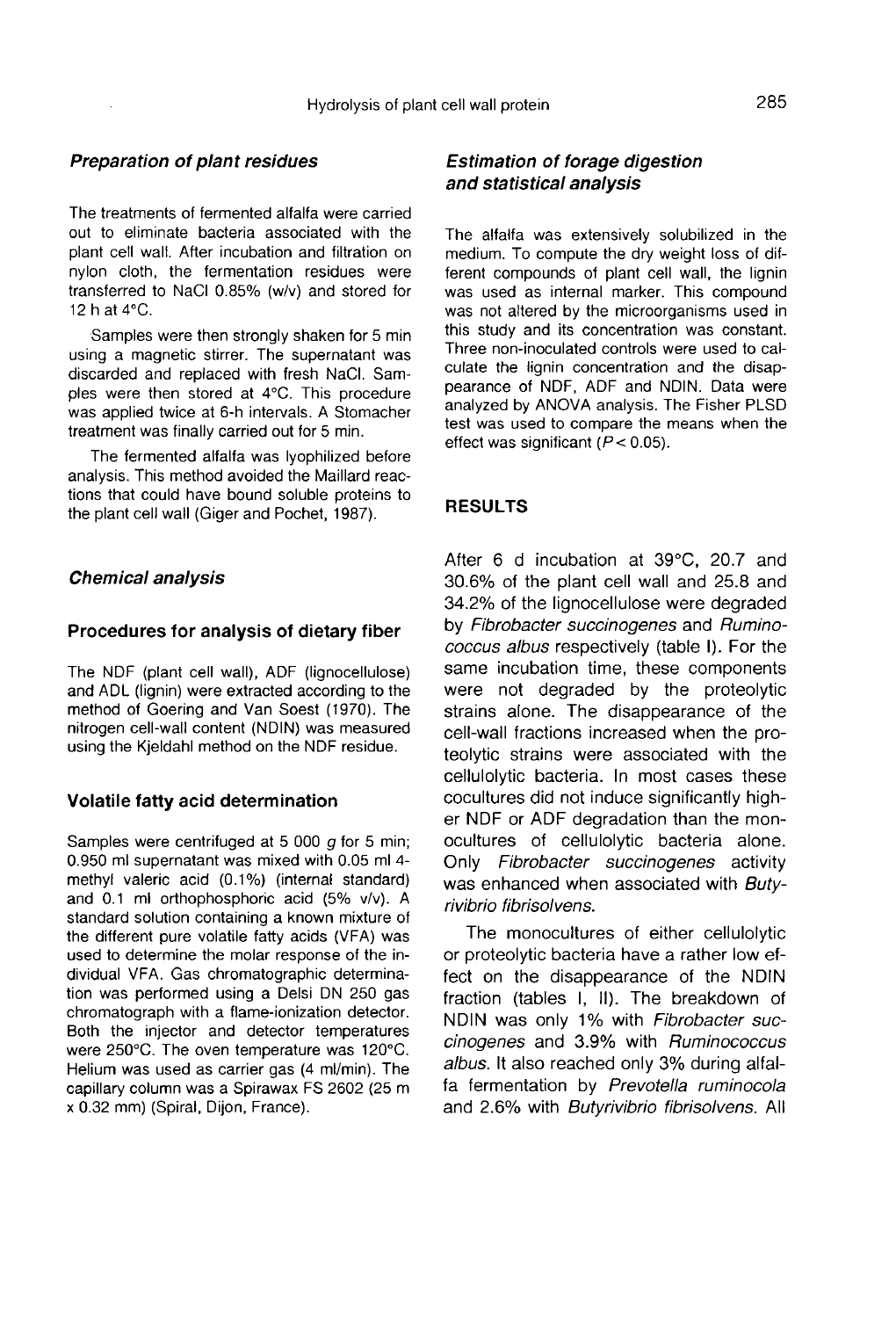|                   | Prevotella<br>ruminicola | Fibrobacter<br>succinogenes | Ruminococcus Fibrobacter<br>albus | succinogenes<br>+ Prevotella<br>ruminicola | Ruminococcus<br>albus $+$<br>Prevotella<br>ruminicola | P     |
|-------------------|--------------------------|-----------------------------|-----------------------------------|--------------------------------------------|-------------------------------------------------------|-------|
| Disappearance (%) |                          |                             |                                   |                                            |                                                       |       |
| <b>NDF</b>        | 0c                       | 20.7a,b                     | 30.6 <sup>d</sup>                 | 17.1 <sup>b</sup>                          | 24,2a,d                                               | 0.001 |
| ADF               | 0c                       | 25.8 <sup>a</sup>           | 34.2 <sup>b</sup>                 | 21.5a,d                                    | 28.6a,b                                               | 0.004 |
| <b>NDIN</b>       | 3.0 <sup>a,c</sup>       | 1.0 <sup>a</sup>            | 3.9a                              | 11.7c                                      | 37.6 <sup>b</sup>                                     | 0.02  |
| VFA (mmol/l)      |                          |                             |                                   |                                            |                                                       |       |
| Acetic acid       | 5.2 <sup>c</sup>         | 9.6 <sup>d</sup>            | 11.5a                             | 9.1c,d                                     | 15.9 <sup>b</sup>                                     | 0.03  |

Table I. Disappearance (%) of plant cell wall (NDF), lignocellulose (ADF), wall-bound protein (NDIN) of alfalfa and VFA (mmol/l) production in vitro. Incubation at 39°C for 6 d.

Propionic, isobutyric, isovaleric and valeric concentrations remained unchanged; a, b, c, d within rows, means followed by the same letter do not differ statistically  $(P < 0.05)$ .

Table II. Disappearance (%) of plant cell wall (NDF), lignocellulose (ADF), wall-bound protein (NDIN) of alfalfa and VFA (mmol/l) production in vitro. Incubation at 39°C for 6 d.

|                   | <b>Butyrivibrio</b><br>fibrisolvens | Fibrobacter<br>succinogenes | Ruminococcus Fibrobacter<br>albus | succinogenes<br>+ Butvrivibrio<br>fibrisolvens | Ruminococcus<br>albus $+$<br>Butyrivibrio<br>fibrisolvens | P     |
|-------------------|-------------------------------------|-----------------------------|-----------------------------------|------------------------------------------------|-----------------------------------------------------------|-------|
| Disappearance (%) |                                     |                             |                                   |                                                |                                                           |       |
| <b>NDF</b>        | 0.2 <sup>a</sup>                    | 20.7 <sup>b</sup>           | 30.6 <sup>c</sup>                 | 26.3 <sup>b</sup>                              | 22.0 <sup>b</sup>                                         | 0.001 |
| <b>ADF</b>        | 0.3 <sup>a</sup>                    | 25.8 <sup>d</sup>           | 34.2 <sup>c</sup>                 | 34.8 <sup>c</sup>                              | 30.9 <sup>b</sup>                                         | 0.002 |
| <b>NDIN</b>       | 2.6                                 | 1.0                         | 3.9                               | 16.9                                           | 14.9                                                      | 0.06  |
| VFA (mmol/l)      |                                     |                             |                                   |                                                |                                                           |       |
| Acetic acid       | $-1.1c$                             | 9.6 <sup>a</sup>            | 11.5 <sup>a</sup>                 | 4.8 <sup>b</sup>                               | 5.3 <sup>b</sup>                                          | 0.04  |
| Butyric acid      | 6.2 <sup>a</sup>                    | 0 <sub>p</sub>              | 0p                                | 9.7 <sup>c</sup>                               | 12.0 <sup>d</sup>                                         | 0.001 |

Propionic, isobutyric, isovaleric and valeric concentrations remained unchanged; a, b, c, d within rows, means followed by the same letter do not differ statistically ( $P < 0.05$ ).

the cocultures of proteolytic and cellulolytic bacteria improved the disappearance of NDIN. The highest degradation rate (37.6%) was obtained with coculture of Prevotella ruminicola and Ruminococcus albus.

Acetate was a fermentation end-product of Prevotella ruminicola, Fibrobacter succinogenes and Ruminococcus albus. The coculture of Ruminococcus albus and Prevotella ruminicola increased the production of this acid. In the presence of Butyrivibrio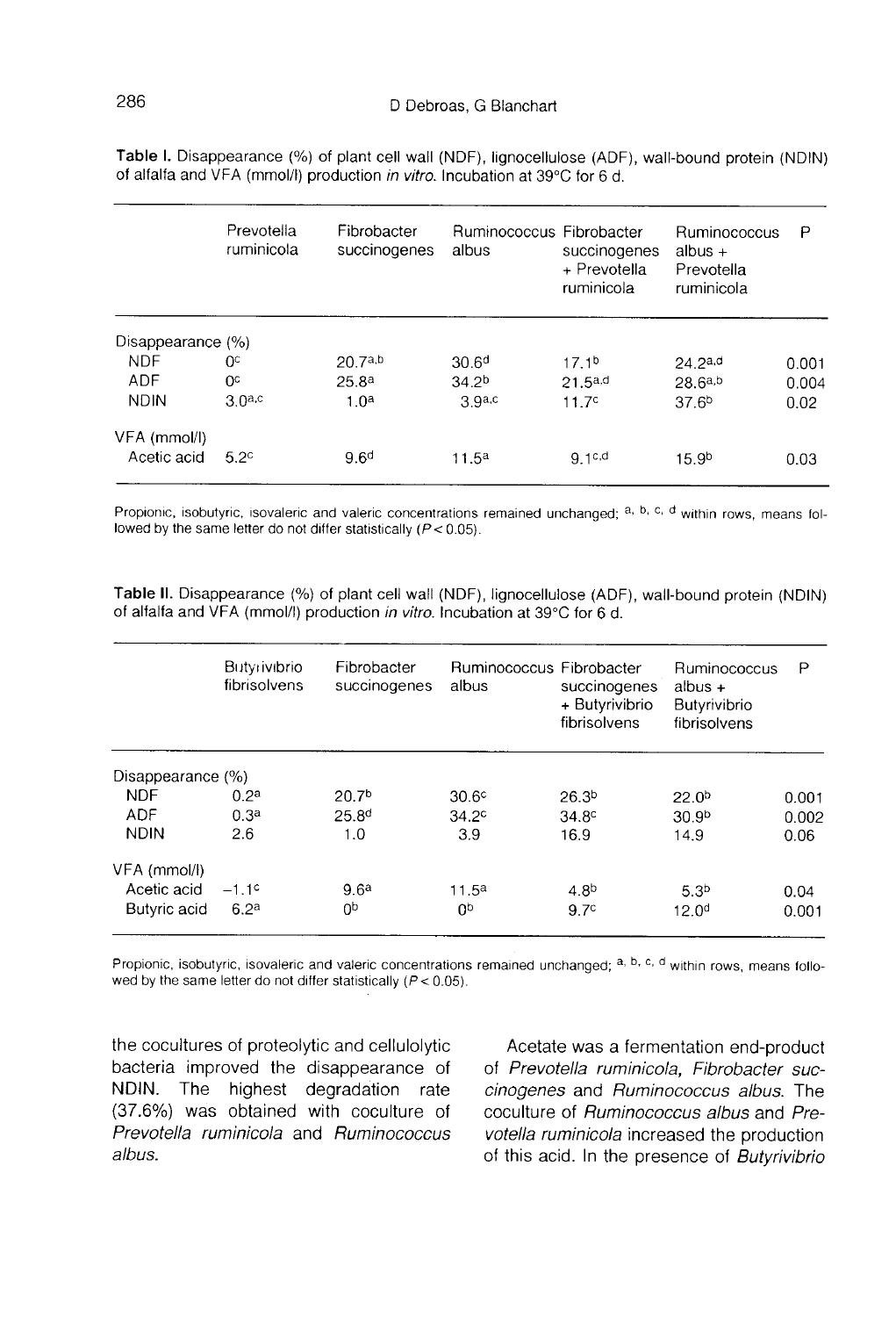fibrisolvens, butyrate was produced and acetate was consumed. This bacteria can be an acetate-utilizer (Hungate, 1966). In the cocultures with cellulolytic bacteria, the production of butyrate was increased. The concentrations of branched chain VFA were not modified after incubation.

## **DISCUSSION**

In this study the monocultures of Prevotella ruminicola and Butyrivibrio fibrisolvens did not solubilize part of the alfalfa cell wall. However, both strains had previously been characterized as xylan-hydrolyzing and Butyrivibrio fibrisolvens S23 was also able to slighty solubilize filter paper.

The alfalfa cell-wall polysaccharides are surely more difficult to hydrolyze than pure polymers. Thus Miron and Yokoyama (1990) showed that Prevotella ruminicola and Butyrivibrio fibrisolvens were hemicellulose utilizers, especially after solubilization.

The slight disappearance of plant cell wall nitrogen by monocultures of Ruminococcus albus or Fibrobacter succinogenes cannot be due to the hydrolysis of plant cell-wall protein because these strains do not synthesize any extracellular proteolytic enzyme (Hungate, 1966). This loss of nitrogen could be induced by the cellulase and the hemicellulase system or by the action of intracellular proteases liberated during the cell lysis that commonly occurs in batch cultures (Russell and Hespell, 1981).

Under our study conditions, it was not possible to measure the growth of each bacterial strain in cocultures. An analysis of VFA is useful in assessing microbial activity. A more complete screening of the fermentation end-products (other acids, alcohols and gas production) would have been necessary to determine the possible metabolic interactions between strains.

The increase in the concentrations of VFA in the culture media of the proteolytic bacteria (acetate with Prevotella ruminicola and butyrate with Butyrivibrio fibrisolvens) demonstrated that these strains were able to grow with alfalfa as sole energy source. They probably used the water-soluble carbohydrates that represent  $\approx 10\%$  of the alfalfa dry matter (Chesson and Forsberg, 1988). The final concentrations of VFA in the cocultures and in the monoculture media were different, except with the association of Fibrobacter succinogenes and Prevotella ruminicola. This result leads to the assumption that both strains have in fact grown in cocultures. It was not possible to determine whether these strains were maintained in a constant ratio. VFA production depended on the strains used and the extent to which solubilized components and the non-NDF fraction were utilized. This utilization can differ between monocultures and cocultures (Miron and Ben-Ghedalia, 1992).

The association of cellulolytic and proteolytic bacteria increased NDIN degradation. Polysaccharide hydrolysis is therefore useful for the hydrolysis of cell-wall proteins. These results show that plant cellwall polysaccharides reduce proteolytic enzyme access to the protein fraction. It can also be assumed that an increase in proteolytic activity due to higher monosaccharide levels was responsible for part of the hydrolysis of the cell-wall protein.

The cellulolytic bacteria are firmly bound to fibers, unlike the proteolytic bacteria which are located in free suspension or loosely associated with fibers (Czerkawski and Cheng, 1988). This difference in compartmentation could explain the low hydrolysis efficiency of plant cell-wall proteins. Only the rumen anaerobic fungi possess both proteolytic and cellulolytic activities (Orpin and Joblin, 1988) and are firmly bound to the cell wall by their mycelium. However, it would be of interest to deter